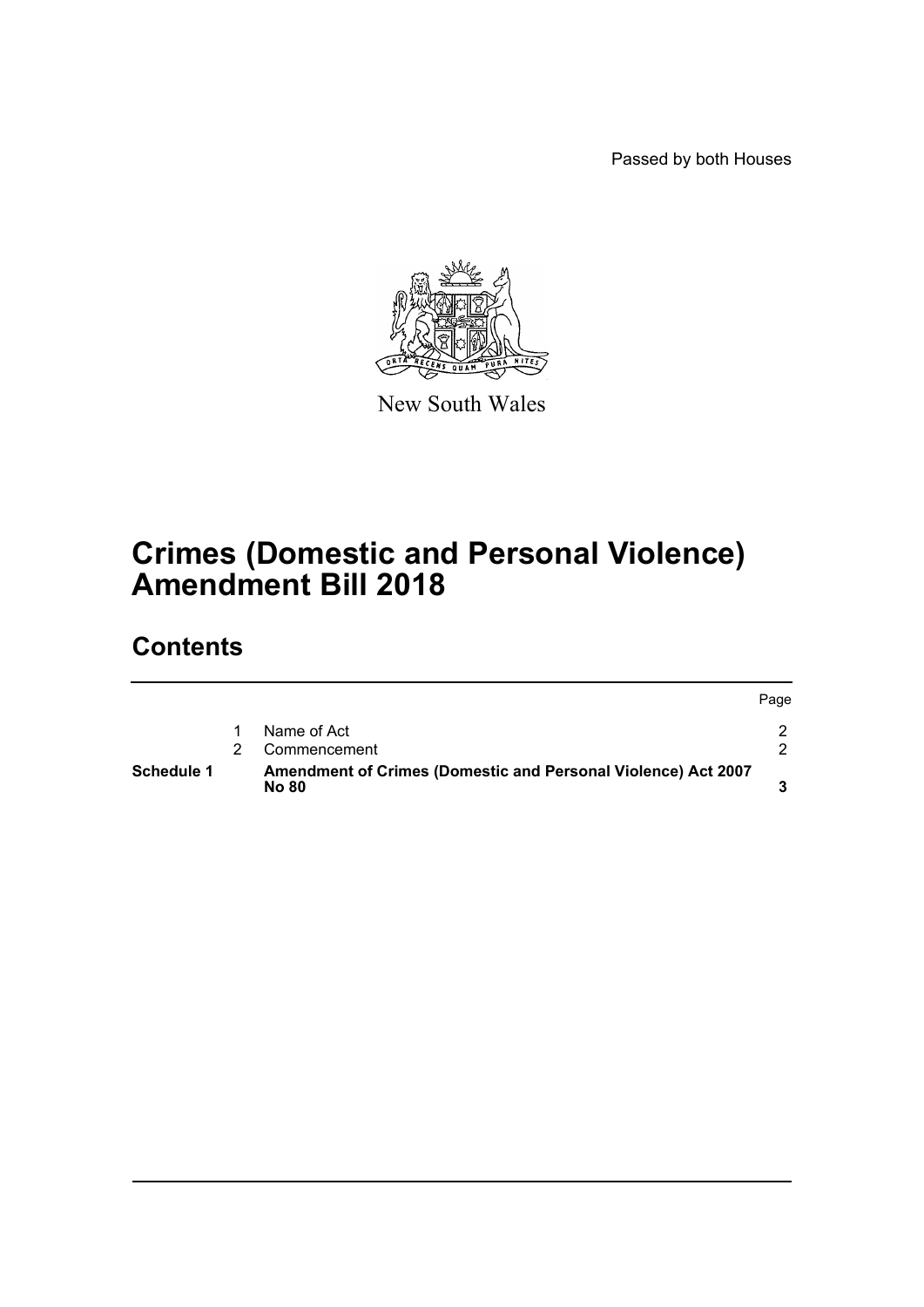*I certify that this public bill, which originated in the Legislative Assembly, has finally passed the Legislative Council and the Legislative Assembly of New South Wales.*

> *Clerk of the Legislative Assembly. Legislative Assembly, Sydney, , 2018*



New South Wales

# **Crimes (Domestic and Personal Violence) Amendment Bill 2018**

Act No , 2018

An Act to amend the *Crimes (Domestic and Personal Violence) Act 2007* to update the definitions of *intimidation* and *stalking* for the purposes of that Act.

*I have examined this bill and find it to correspond in all respects with the bill as finally passed by both Houses.*

*Assistant Speaker of the Legislative Assembly.*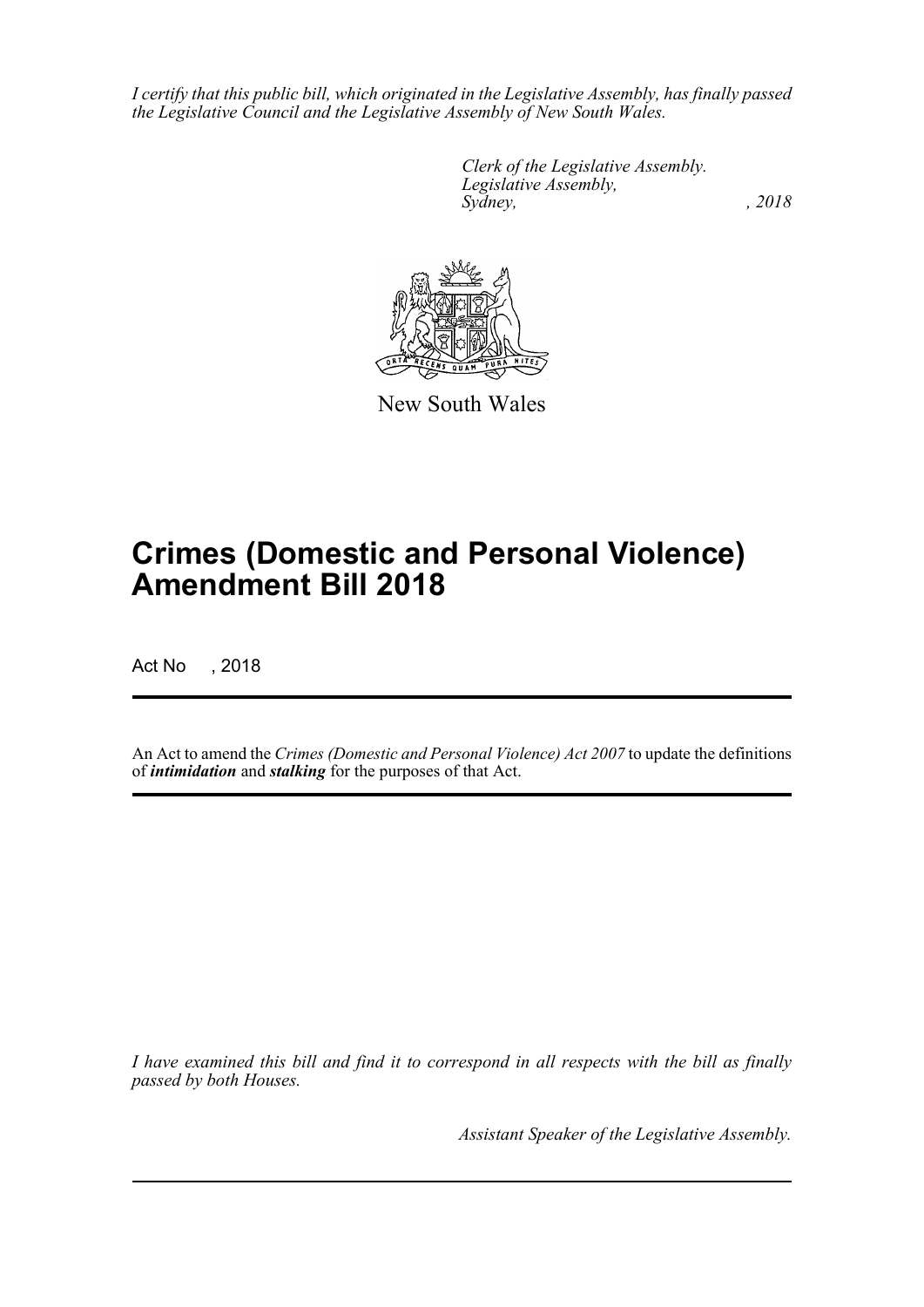#### <span id="page-2-0"></span>**The Legislature of New South Wales enacts:**

#### **1 Name of Act**

This Act is the *Crimes (Domestic and Personal Violence) Amendment Act 2018*.

#### <span id="page-2-1"></span>**2 Commencement**

This Act commences on 1 December 2018, or on the date of assent to this Act, whichever occurs later.